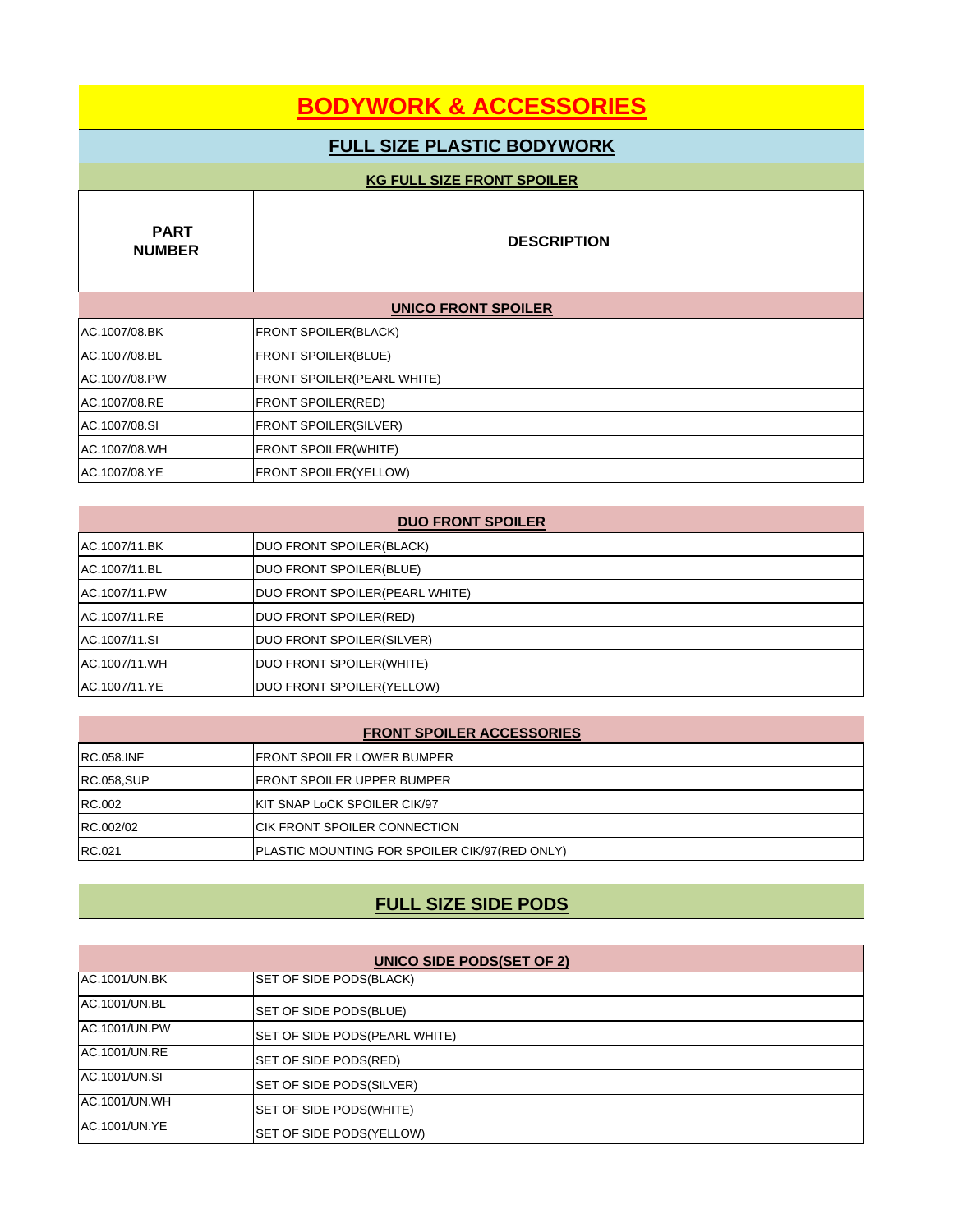| <b>RIGHT DUO SIDE POD</b> |                                         |
|---------------------------|-----------------------------------------|
| AC.1001/11.DX.BK          | RIGHT DUO SIDE POD (BLACK)              |
| AC.1001/11.DX.BU          | RIGHT DUO SIDE POD (BLUE)               |
| AC.1001/11.DX.PW          | <b>RIGHT DUO SIDE POD (PEARL WHITE)</b> |
| AC.1001/11.DX.RE          | RIGHT DUO SIDE POD (RED)                |
| AC.1001/11.DX.SI          | <b>RIGHT DUO SIDE POD (SILVER)</b>      |
| AC.1001/11.DX.YE          | RIGHT DUO SIDE POD (YELLOW)             |

| AC.1001/11.SX.BK | LEFT DUO SIDE POD (BLACK)       |
|------------------|---------------------------------|
| AC.1001/11.SX.BU | LEFT DUO SIDE POD (BLUE)        |
| AC.1001/11.SX.PW | LEFT DUO SIDE POD (PEARL WHITE) |
| AC.1001/11.SX.RE | LEFT DUO SIDE POD (RED)         |
| AC.1001/11.SX.SI | LEFT DUO SIDE POD (SILVER)      |
| AC.1001/11.SX.YE | LEFT DUO SIDE POD (YELLOW)      |

| <b>STILO RIGHT SIDE POD</b> |                               |
|-----------------------------|-------------------------------|
| AC1001/RT(BK)               | <b>RIGHT SIDE POD(BLACK)</b>  |
| AC1001/RT(BL)               | <b>RIGHT SIDE POD(BLUE)</b>   |
| AC1001/RT(PW)               | RIGHT SIDE POD(PEARL WHITE)   |
| AC1001/RT(RE)               | RIGHT SIDE POD(RED)           |
| AC1001/RT(SI)               | <b>RIGHT SIDE POD(SILVER)</b> |
| AC1001/RT(WH)               | <b>RIGHT SIDE POD(WHITE)</b>  |
| AC1001/RT(YE)               | RIGHT SIDE POD(YELLOW)        |

| <b>STILO LEFT SIDE POD</b> |                            |
|----------------------------|----------------------------|
| AC1001/LT(BK)              | LEFT SIDE POD(BLACK)       |
| AC1001/LT(BL)              | LEFT SIDE POD(BLUE)        |
| AC1001/LT(PW)              | LEFT SIDE POD(PEARL WHITE) |
| AC1001/LT(RE)              | LEFT SIDE POD(RED)         |
| AC1001/LT(SI)              | LEFT SIDE POD(SILVER)      |
| AC1001/LT(WH)              | LEFT SIDE POD(WHITE)       |
| AC1001/LT(YE)              | LEFT SIDE POD(YELLOW)      |

#### **SIDE POD ACCESSORIES AND MOUNTS**

| <b>IRC.055.SX</b> | LEFT MOUNT FOR UNICO AND DUO              |
|-------------------|-------------------------------------------|
| <b>IRC.055.DX</b> | <b>IRIGHT MOUNT FOR UNICA AND DUO</b>     |
| <b>RC.059</b>     | <b>IUNICO AND DUO SIDE POD PLUG</b>       |
| <b>RC.056.SX</b>  | ILEFT MOUNT FOR STILO                     |
| <b>IRC.056.DX</b> | <b>IRIGHT MOUNT FOR STILO</b>             |
| <b>RC.057</b>     | IALUMINIUM TUBE GOR STILO MOUNTS11.63     |
| <b>RC.080</b>     | <b>IRUBBER SLEEVE FOR SIDEPOD BRACKET</b> |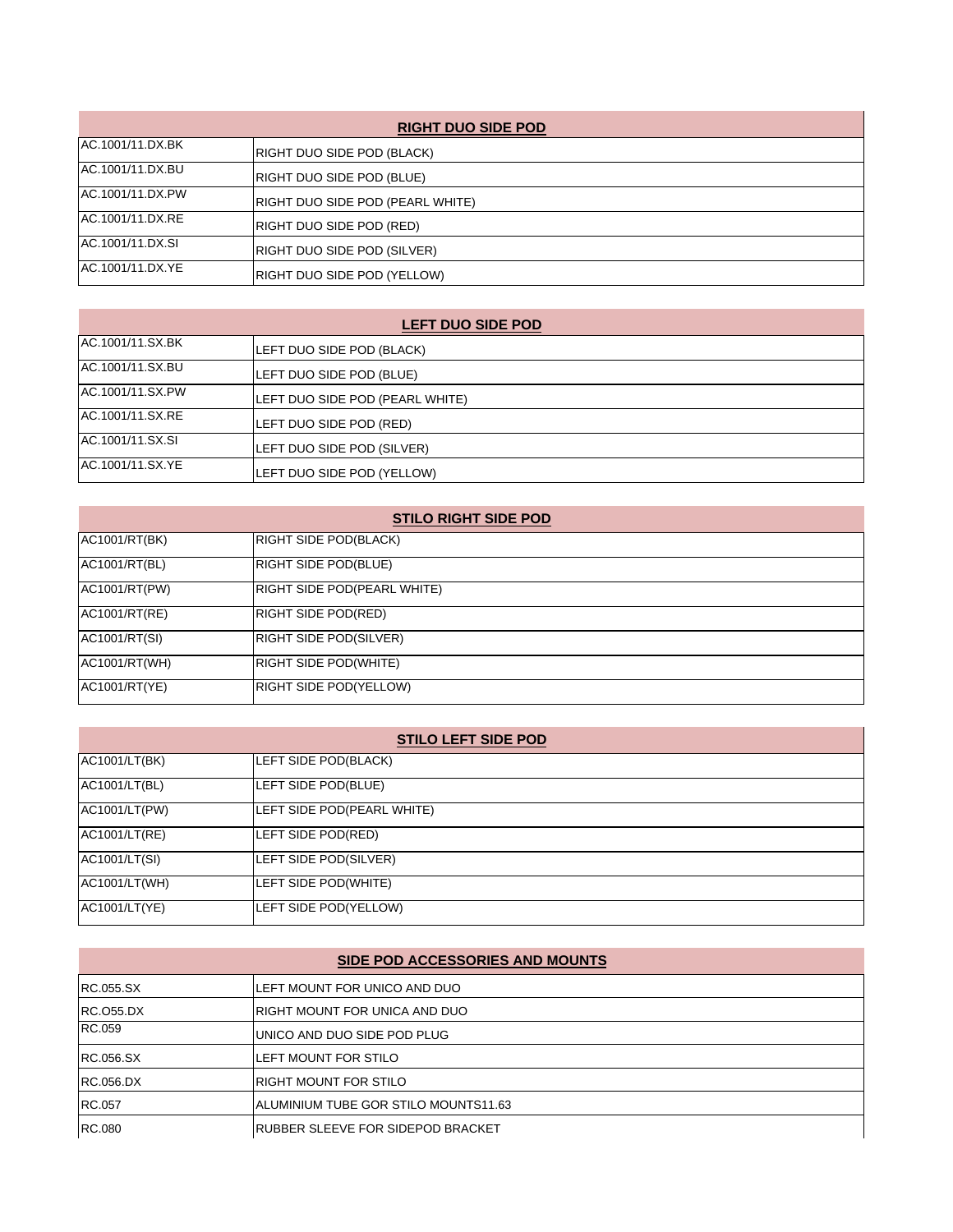| <b>ROTATY SIDE PODS</b> |                                     |
|-------------------------|-------------------------------------|
| KPU306BK                | <b>ROTARY VALVE SIDE POD(BLACK)</b> |
| KPU306BU                | ROTARY VALVE SIDE POD(BLUE)         |
| KPU306SI                | ROTARY VALVE SIDE POD(SILVER)       |
| KPU306WH                | <b>ROTARY VALVE SIDE POD(WHITE)</b> |

### **NASSAU PANEL**

| AC.1004/08.BK | NASSAU PANEL CIK/08 (BLACK)          |
|---------------|--------------------------------------|
| AC.1004/08.BL | <b>INASSAU PANEL CIK/08 (BLUE)</b>   |
| AC.1004/08.PW | INASSAU PANEL CIK/08 (PEARL WHITE)   |
| AC.1004/08.RE | <b>INASSAU PANEL CIK/08 (RED)</b>    |
| AC.1004/08.SI | <b>INASSAU PANEL CIK/08 (SILVER)</b> |
| AC.1004/08.WH | <b>INASSAU PANEL CIK/08 (WHITE)</b>  |
| AC.1004/08.YE | NASSAU PANEL CIK/08 (YELLOW)         |

| <b>NASSAU PANEL ACCESSORIES</b> |                               |  |
|---------------------------------|-------------------------------|--|
| <b>RC.060</b>                   | INASSAU PANEL SUPPORT TOP END |  |
| <b>RC.061</b>                   | INASSAU PANEL SUPPORT LOW END |  |

# **COMPLETE SETS OF BODYWORK**

### KPU350/ST(BK) COMPLETE SET OF STILO BODYWORK (BLACK) KPU350/ST(BU) COMPLETE SET OF STILO BODYWORK (BLUE) KPU350/ST(PW) COMPLETE SET OF STILO BODYWORK(PEARL WHITE) KPU350/ST(RE) COMPLETE SET OF STILO BODYWORK (RED) KPU350/ST(SI) COMPLETE SET OF STILO BODYWORK (SILVER) KPU350/ST(WH) COMPLETE SET OF STILO BODYWORK (WHITE) KPU350/ST(YE) COMPLETE SET OF STILO BODYWORK (YELLOW) **COMPLETE SET OF STILO BODYWORK**

#### **COMPLETE SET OF UNICO BODYWORK**

| KPU350/UN(BK) | COMPLETE SET OF UNICO BODYWORK (BLACK)       |
|---------------|----------------------------------------------|
| KPU350/UN(BU) | COMPLETE SET OF UNICO BODYWORK (BLUE)        |
| KPU350/UN(PW) | COMPLETE SET OF UNICO BODYWORK (PEARL WHITE) |
| KPU350/UN(RE) | COMPLETE SET OF UNICO BODYWORK (RED)         |
| KPU350/UN(SI) | COMPLETE SET OF UNICO BODYWORK (SILVER)      |
| KPU350/UN(WH) | COMPLETE SET OF UNICO BODYWORK (WHITE)       |
| KPU350/UN(YE) | COMPLETE SET OF UNICO BODYWORK (YELLOW)      |